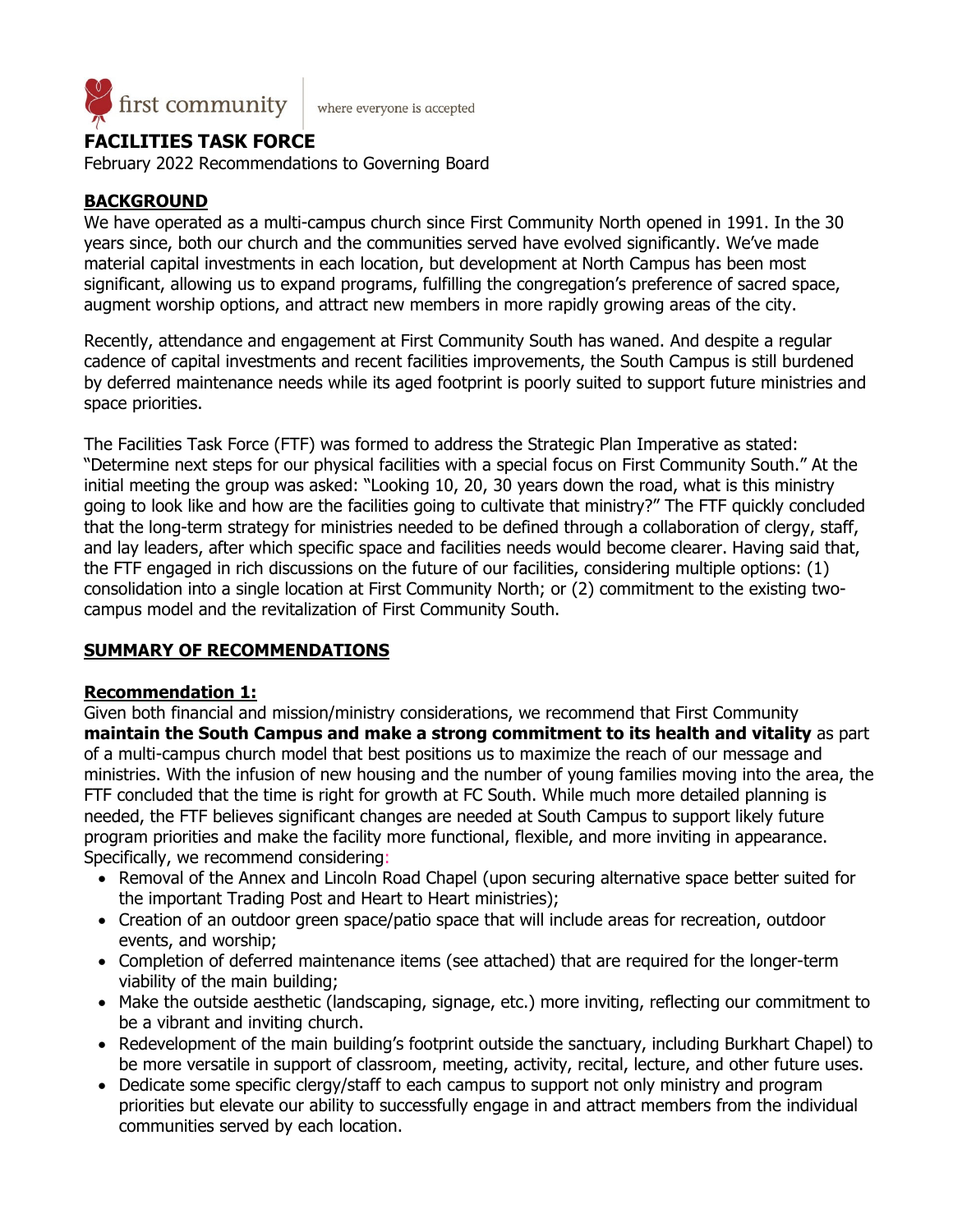## **Recommendation 2:**

We recognize that the success of this model will require fundamental changes to how we operate and staff the church and its programs as well as how we engage members and the broader community. We also know that as our ministries evolve, so do our needs for space that supports those ministries. So, we further recommend that program staff create a plan for ministry, programming, missions and needed staffing to provide opportunities for growth at First Community South (and the continued evolution of First Community North).

Once the program staff has developed this plan, a team of program staff and lay leaders will be formed to consider the space needs at FCS and to propose any recommendations for renovation.

This planning process will take time, during which the Horizons campaign, intended to retire debt from the Realize Capital Campaign, will be in process. After the completion of this campaign, additional capital investments may be proposed to improve our facilities.

Throughout these strategic processes, the program staff will, as is stated in the Strategic Plan, present progress updates to the Governing Board every six months.

## **RATIONALE - MISSION**

- While weekly worship attendance at First Community South has been low recently, the South Campus houses many important ministries (Heart to Heart, Trading Post, First Community Preschool, etc.) and is also home to numerous small group programs as well as many staff offices.
- We believe that the lack of worship attendance and engagement at South Campus is largely "selfinflicted." We haven't sufficiently evolved our programs to meet changing interests, and we have not effectively marketed our church and message nor cultivated a consistent and relevant community presence. Grandview/Marble Cliff is a dynamic neighborhood that has changed significantly in recent years. It is a culturally progressive, inclusive, and highly-engaged community with needs for facilities that support educational, spiritual and social justice programs that we are ideally suited to provide. We believe that the right commitment to innovative and relevant programs with supporting staff and spaces at South Campus, along with new marketing and membership development strategies and a consistent community presence, can restore a healthy and vibrant energy to First Community South.
- Our history and the spiritual roots of many of our members are attached to First Community South. It is vital that this history of inclusive theology and innovative ministry continue to inform and inspire our church's future.

## **RATIONALE – FINANCIAL / OPERATIONAL**

- While there are some obvious benefits of consolidation (convenience/operational simplicity and nominal expense savings), the loss of space at South Campus would require the addition of space at North Campus (office, meeting, classroom, etc.). The capital outlay for this additional space is projected to match (or likely exceed) the investments required to address remaining maintenance needs and redevelop South Campus to meet forward ministry priorities.
- Abandoning First Community South would likely result in a drop in church attendance/membership and a reduction in pledging units/dollars that is greater than the operating expense savings created by consolidation.
- Viewed through a long-term lens, the financial benefit of selling the Cambridge Blvd. property (either to another church or for residential rezoning) is relatively low and very short-lived.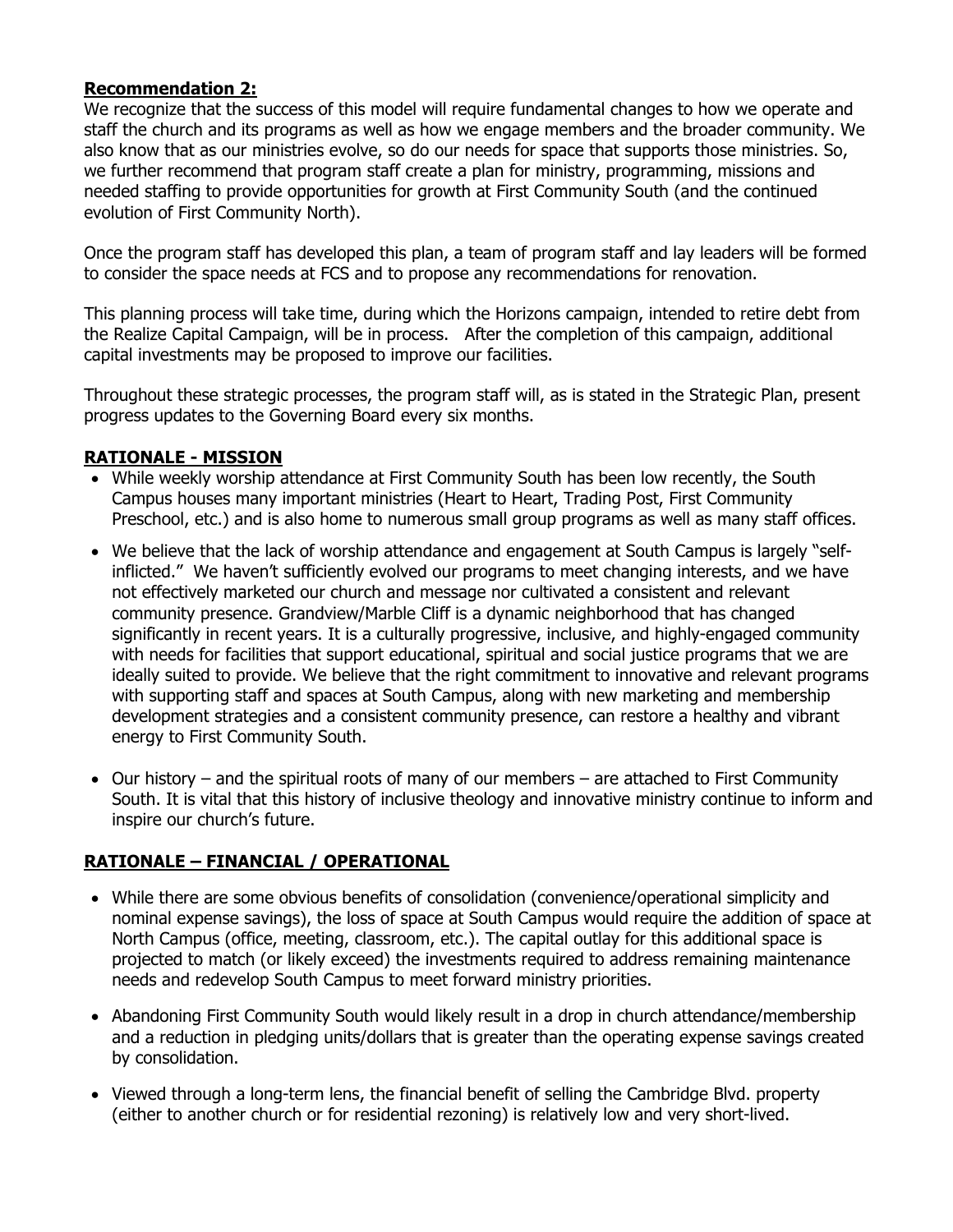### **CONCLUSION**

First Community has a long history of growth and success. We must continue to celebrate that history, but we must be bold in shaping the future of our church in rapidly changing times. Having programs and ministries – and supporting spaces - that appeal to all generations, especially younger families in the surrounding community, are key to revitalizing First Community South.

Respectfully Submitted: December 2021

#### **Facilities Task Force Members**

Paul Anderson Nancy Donaldson Alice Finley Scott Glaser Sally Hughes Connie Johnston Mary Ann Krauss Glen Miles Cydney Philbin Pam Shisler Ralph Talmage Andrew Wildman Dick Wood